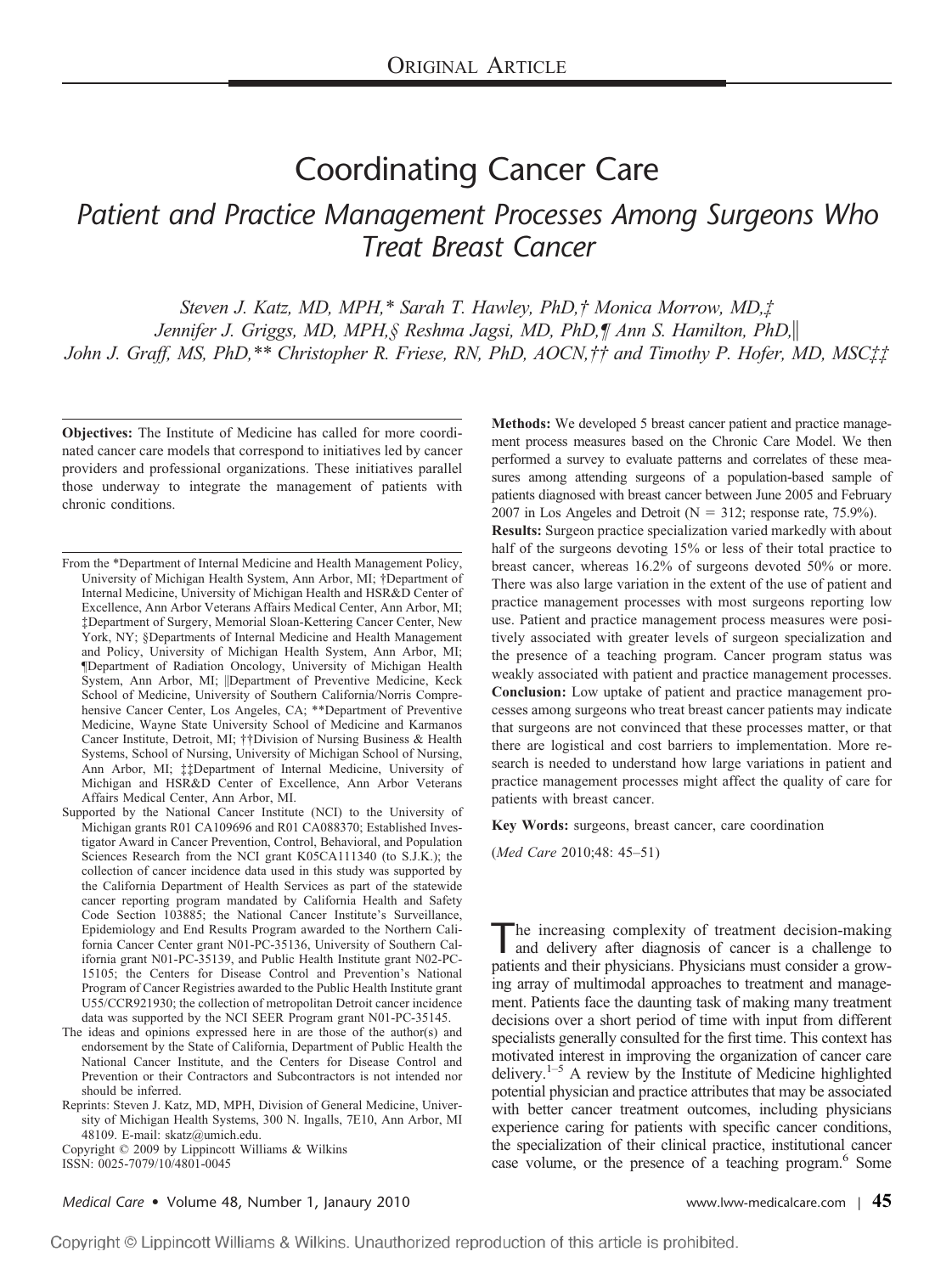studies have demonstrated an association between physician specialization or institutional experience and better outcomes for patients with cancer. $6-8$ 

A growing literature describes recent efforts directed by providers to improve the delivery of cancer care.<sup>3,5,9–15</sup> Advances in research about chronic disease management can inform these efforts because the agenda promotes change in provider groups to support evidence-based clinical and quality improvement in patient management across health care settings and health conditions.16 The Chronic Care Model anchors this research and summarizes basic elements for improving care in health systems including multidisciplinary care teams, patient decision and care support, clinical information system and decision support, and performance measurement and feedback.17,18 The model has been applied to research addressing the quality of care of patients with diabetes, heart disease, and depression. Despite the aspects of cancer patient and practice management, which are shared with the management of other health conditions, there have been no large studies that have incorporated this potentially useful framework to evaluate quality of treatment during the initial course of therapy.

The treatment of breast cancer embodies many of the challenges patients and physicians face during the initial course of care. Surgeons, in particular, have a primary role in clinical decision-making and treatment after diagnosis. All patients consult with and are treated by a surgeon at initial diagnosis and during initial phase of treatment.<sup>8,19,20</sup> Some studies have shown that there is large variation in surgeon specialization in the treatment of breast cancer,  $6,19,21,22$  yet none have addressed variation in patient and practice management processes that may be associated with better outcomes. Given their primary role in treatment decision-making and delivery, surgeons can provide key insight about how care is organized for patients with breast cancer.

We developed a set of patient and practice management process measures for patients with breast cancer based on the Chronic Care Model, and a more specific framework for the development of cancer care quality measures.<sup>15</sup> Three measures related to patient management (multidisciplinary clinician communication, availability of clinical information, and patient decision support) and 2 measures related to practice management (access to information technology and practice feedback initiatives). We then evaluated patterns and correlates of these measures in a sample of attending surgeons who treated a large population-based sample of patients recently diagnosed with breast cancer in the metropolitan areas of Detroit and Los Angeles. We addressed 2 questions: (1) What is the distribution of patient and practice management process measures across surgeons? (2) What surgeon practice characteristics are associated with these measures? We hypothesized that surgeon with more experience and those practicing in more specialized settings would report higher scores on the patient and practice management process measures after controlling for other factors.

# **METHODS**

Details of the patient study have been published elsewhere.<sup>23-26</sup> We enrolled a population-based sample of 3133 women in the metropolitan areas of Los Angeles and Detroit, aged 20 to 79 years recently diagnosed with breast cancer during a period from June 2005 through February 2007. We excluded patients with Stage 4 breast cancer, those who died prior to the survey, those who could not complete a questionnaire in English or Spanish, and Asian women in Los Angeles (because of enrollment in other studies). Latinas (in Los Angeles) and African-Americans (in both Los Angeles and Detroit) were over-sampled. Eligible patients were accrued from the Surveillance, Epidemiology and End Results (SEER) program registries of both regions. The Dillman survey method was employed to encourage survey response.<sup>27</sup> Patients completed a survey approximately 9 months after diagnosis (96.5% by mail and 3.5% by phone), and this information was merged to SEER clinical data. The response rate was  $72.1\%$  (n = 2268). The study was approved by the Institutional Review Boards of the University of Michigan, University of Southern California, and Wayne State University.

An attending surgeon was identified for 98.9% of the patient sample using information from patient reports, pathology reports, and SEER. Surgeons were mailed a letter of introduction, a survey, and a \$40 subject fee approximately 14 months after the start of patient survey. We used a modified version of the Dillman method to optimize response.<sup>27</sup> We identified 419 surgeons, of whom 318 returned completed questionnaires (response rate, 75.9%).

#### **Surgeon Survey**

The surgeon survey measures were developed based on the literature, our prior research, and the Chronic Care Model. First, we developed items for the 5 scales tailored to the breast cancer treatment context addressing the domains of patient and practice management; second, we pretested the items and response scales in a convenience sample of 10 surgeons; and third, we estimated scale reliability. These scales were piloted in a convenience sample of 34 surgeons at a national conference. The scales based on the final item sets were created by averaging the sum score of the responses across the scale items. A Cronbach alpha was calculated and was above 9 for all scales. Confirmatory factor analysis with all of the patient management domain items confirmed the predominant loading of the items on their hypothesized subdomains.

Table 1 describes the items in each scale. For each item in the 3 patient management subdomains (multidisciplinary clinician communication, availability of clinical information, and patient decision support), surgeons were asked for what share of the patients they treated in the prior 12 months did the particular activity occur. We used a 5-point Likert response category indicating the share of patients who received the particular practice process item (from none or very few to almost all). Two subdomains were developed that measured availability of aspects of practice management: access to information technology and practice feedback initiatives. The response category for each subdomain item was yes/no and questions were directed at the prior year of practice. Scales were calculated by adding the number of affirmative responses (from 0 to 3 items each).

Additional questions in the survey included surgeons' years in practice and gender; the level of practice specializa-

**46** | [www.lww-medicalcare.com](http://www.lww-medicalcare.com) *© 2009 Lippincott Williams & Wilkins*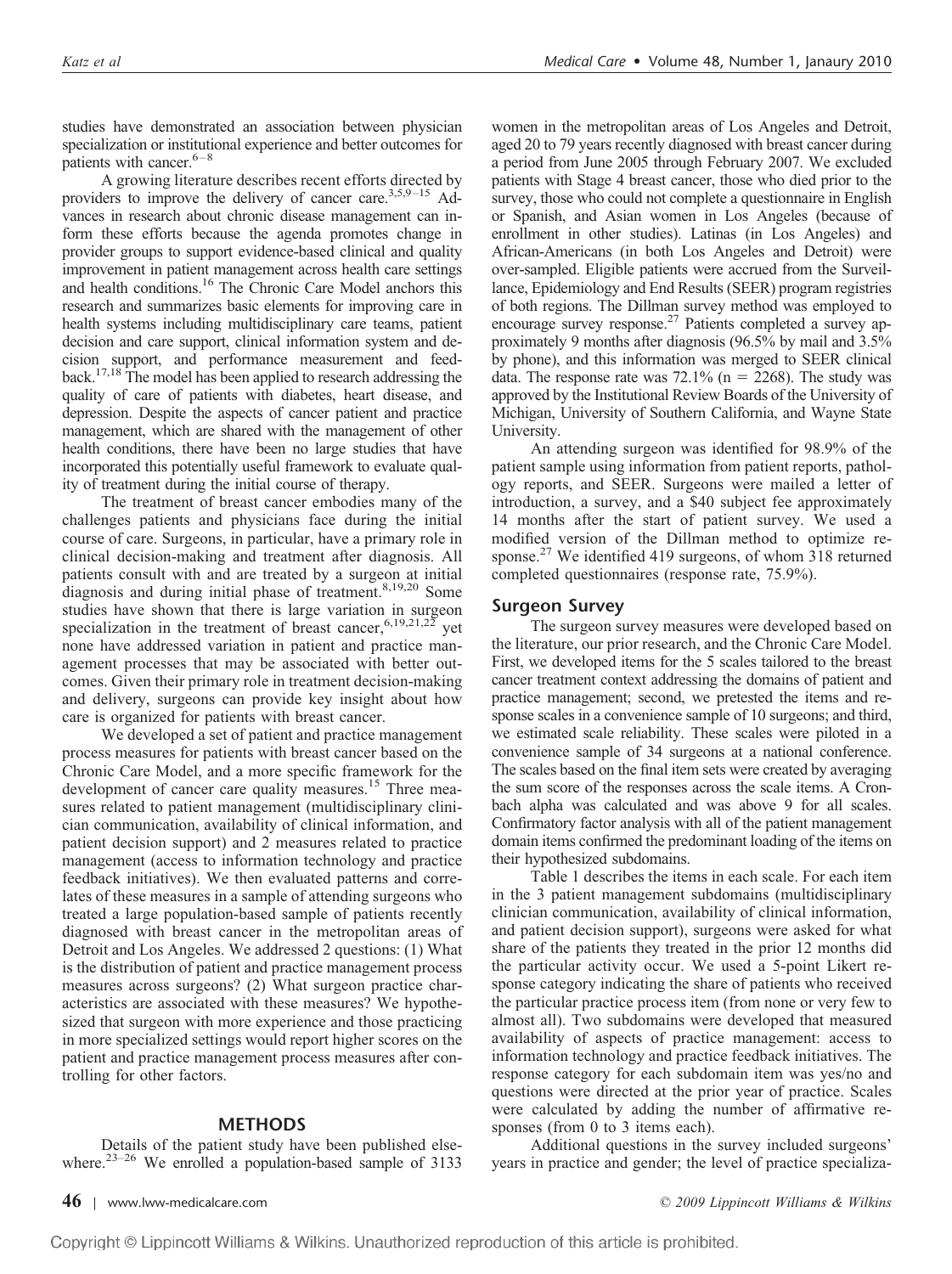**TABLE 1.** Distribution of Surgeon Responses to Each Item Related to the Patient Management Process Measures  $(N = 318)$ 

|                                                                                                      | <b>Share of Patients</b>        |                             |                          |
|------------------------------------------------------------------------------------------------------|---------------------------------|-----------------------------|--------------------------|
| <b>Patient Management Process Measures</b>                                                           | Few or<br><b>Almost</b><br>None | $\frac{1}{3} - \frac{1}{2}$ | $\frac{1}{3}$ or<br>More |
| Multidisciplinary physician communication                                                            |                                 |                             |                          |
| Share of patients for whom you discussed<br>treatment plan with a                                    |                                 |                             |                          |
| Medical oncologist prior to surgery                                                                  | 31.4                            | 35.3                        | 33.3                     |
| Radiation oncologist prior to surgery                                                                | 43.4                            | 31.4                        | 24.2                     |
| Plastic surgeon prior to surgery                                                                     | 43.8                            | 43.2                        | 13.0                     |
| Availability of clinical information                                                                 |                                 |                             |                          |
| Share of patients who came for second<br>opinion for whom you                                        |                                 |                             |                          |
| Had specimens that were collected by<br>another provider reviewed again by your<br>pathologist       | 53.3                            | 14.5                        | 32.2                     |
| Had mammogram images that were taken<br>at another institution reviewed again by<br>your radiologist | 26.3                            | 25.7                        | 48.0                     |
| Repeated mammogram images that were<br>brought from another institution                              | 58.0                            | 32.1                        | 9.8                      |
| Patient decision support                                                                             |                                 |                             |                          |
| Share of patients who                                                                                |                                 |                             |                          |
| Attended presentation about breast cancer<br>organized by your practice                              | 71.0                            | 10.8                        | 18.2                     |
| Viewed video about treatment issues made<br>available through your practice                          | 77.4                            | 7.4                         | 15.2                     |
| Were referred to website tailored to your<br>practice                                                | 75.3                            | 18.5                        | 6.2                      |
| Attended a patient support group<br>organized by your<br>practice                                    | 72.2                            | 142                         | 13.6                     |
| Talked to other patients arranged by<br>your practice                                                | 69.0                            | 24.8                        | 62                       |

tion (% of total practice devoted to breast cancer), teaching status (presence of surgical residents or surgical oncology fellow in the practice), and practice program affiliation (National Cancer Institute [NCI] Comprehensive Cancer Center, American College of Surgeons Cancer Program, or neither).

# **Analysis**

We first described characteristics of the surgeon study sample. Next, we described the distribution of responses to the individual items within each scale and the distribution of the scale scores. We then evaluated the validity of a scale score by comparing surgeons' responses to the items pertaining to multidisciplinary physician communication to their patients' report of their experiences. For this component of the analysis only, we used a dataset containing information from patient surveys described above that was matched and merged to attending surgeon respondents. The merged dataset contained 1764 respondent patients nested within 290 respondent surgeons. Finally, we used the surgeon dataset to evaluate correlates of patient and practice management processes. We used separate models to regress the 3 continuous mea-

sures of patient management processes using OLS regression. We used ordinal logistic regression to evaluate the association of the 2 ordinal measures of practice management with selected surgeon and practice characteristics. All models contained the same covariates: number of years in practice (continuous), gender, practice specialization (% of total practice devoted to breast cancer— $\leq$ 15%, 15%–49%, 50% or greater), cancer program affiliation (none, ACoS Cancer Program, NCI center), and teaching program status. One model (for the dependent variable availability of clinical information) also included an ordinal covariate that measured the surgeon's report of the percent of newly-diagnosed patients with breast cancer in the prior year that came for a second opinion.

# **RESULTS**

# **Surgeon Characteristics**

Surgeons practiced an average of 18.5 years since completing training. About one-fifth of the surgeons (17.5%) were female. About half of the surgeons (46.1%) devoted less than or equal to 15% of their total practice to breast cancer, 16.2% of surgeons devoted 50% or more, and 37.7% devoted between 15% and 50%. About one-third (29.2%) worked in a practice affiliated with an NCI comprehensive cancer center, 40.1% were affiliated with a program approved by the American College of Surgeons Commission on Cancer, and 30.8% were in practices not affiliated with either of these programs. Finally, 48.1% were practicing in teaching programs.

# **Distribution of Item Responses for Each Patient and Practice Management Process Measure**

Table 1 shows the distribution of surgeon responses to each item related to the patient management process measures. There was a fairly large distribution of responses which were skewed toward the lower end of the response category representing a lower share of patients. For example, for items pertaining to multidisciplinary physician communication, about a quarter to one-third of surgeons reported that they discussed the treatment plan with medical and radiation oncologists prior to surgery for a majority of their patients treated in the prior 12 months. Communication with plastic surgeons prior to surgery was much less common. For the scale pertaining to the availability of clinical information at the time of consultation, a substantial proportion of surgeons reported that they frequently had outside pathology or imaging studies reviewed again by their colleagues (two-thirds or more of their patients). About two-thirds of surgeons reported that few or almost none of their patients participated in patient decision support activities arranged by the practice such as attending a practice-based presentation, viewing web based materials, or peer support programs.

Table 2 shows surgeon responses to each item related to the 2 practice management process measures: access to clinical information system and practice feedback. About threequarters of surgeons had access to an online medical records for clinical results, 55.5% had access to online physician notes, and 39.2% had access to an order entry system. About half of surgeons were in a practice that collected information and provided feedback about clinical management and qual-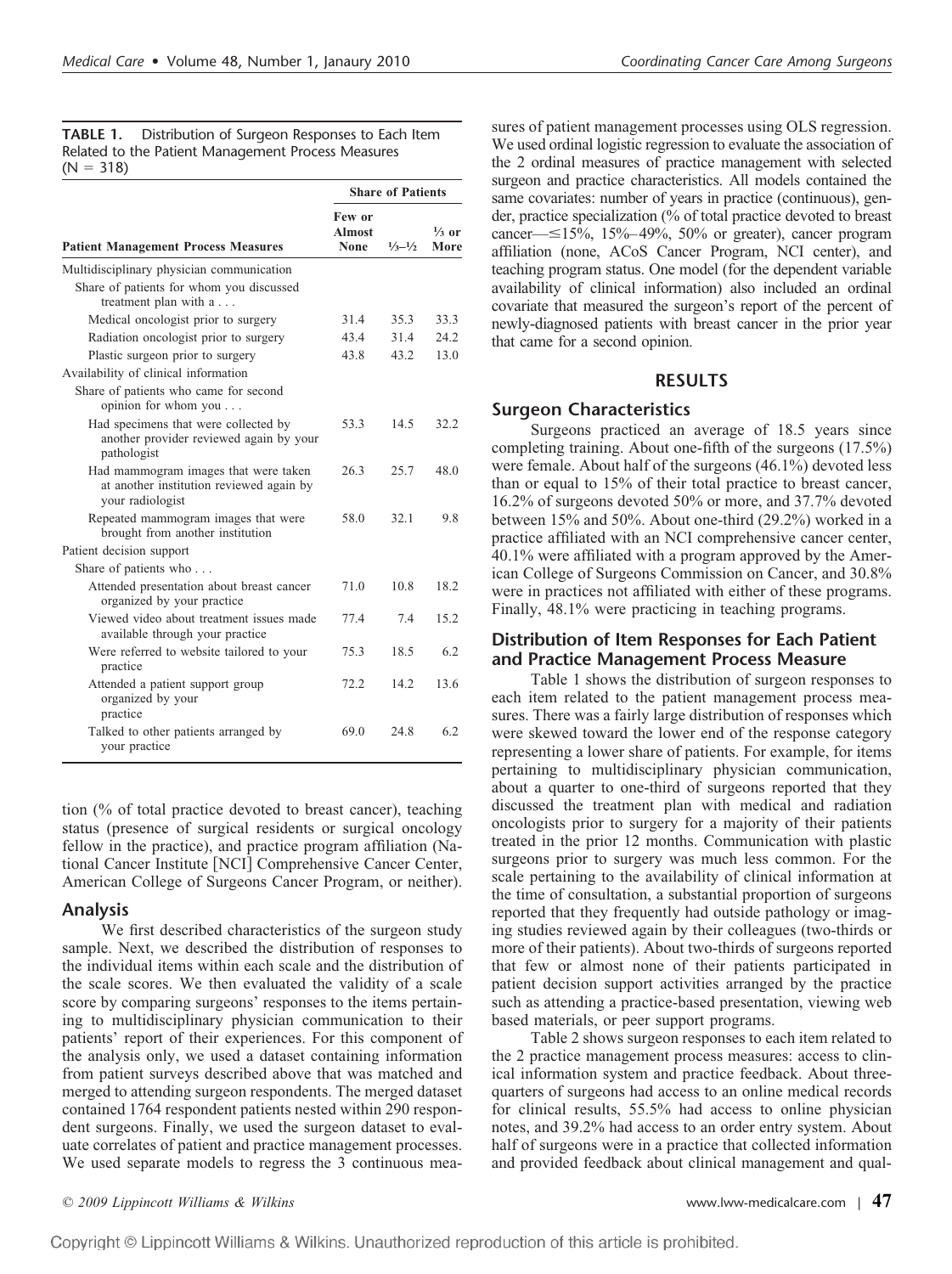| <b>TABLE 2.</b> Surgeon Responses to Each Item Relate to the |  |  |  |  |
|--------------------------------------------------------------|--|--|--|--|
| Practice Management Process Measures ( $N = 318$ )           |  |  |  |  |

|                                                                                       | $\frac{0}{6}$ * |
|---------------------------------------------------------------------------------------|-----------------|
| Clinical information systems                                                          |                 |
| In the past 12 mo did you have access to $\dots$                                      |                 |
| An online medical record system for clinical test results?                            | 76.6            |
| An online medical record system for physician notes?                                  | 55.5            |
| An online order entry system?                                                         | 39.2            |
| Practice feedback                                                                     |                 |
| Does your practice                                                                    |                 |
| Collect information about patients for purposes of quality<br>of care?                | 45.7            |
| Provide feedback to its clinicians about meeting clinical<br>management standards?    | 55.0            |
| Participate in a practice network that is used to examine<br>variations in treatment? | 32.2            |
| *Percent of respondents who endorsed the given item.                                  |                 |

ity issues. About one-third were in practices that were involved in a regional network.

# **Distribution of Patient and Practice Management Process Measure Scores**

Figure 1 shows the percent distribution of the patient and practice process scores for each measure. For example, the first exhibit in the top row shows that about 40% of surgeons had scores less than 2 on the 5-point scale, indicating that a low proportion of their patients were exposed to

multidisciplinary physician communication prior to surgery. Only about 10% of surgeons scored higher than 4, indicating that a high proportion of patients were exposed to this communication process. Access to clinical information scores were similarly skewed towards the low end of the scale: 44.2% of surgeons had scores below 2, while 9.0% had scores above 4. Patient decision and care support was the least frequently endorsed practice process measure. Over half of the surgeons reported that few of their patients received these services while only 5% had scores above 3, indicating that half of their patients were provided these services. The distribution of access to information technology and practice feedback score measures was quite uniform. About one-third of surgeons reported access to all elements of online medical record data, and about one-fifth of surgeons reported that their practice had practice feedback and participated in regional networks.

# **Validation of Surgeon Report of Multidisciplinary Physician Communication**

Table 3 shows the association of surgeon report of multidisciplinary physician communication prior to surgery with patient report of whether they consulted with a given specialist prior to surgery. Surgeon report of more multidisciplinary physician communication was strongly and positively correlated with patient report of consulting these physicians prior to surgery. For example, only 22.9% of patients consulted with a radiation oncologist before surgery in practices where surgeons reported that generally they have a



**FIGURE 1.** The figures show the distribution of surgeon scores for each of the 5 patient and practice management measures. The x-axis scale values for the communication, information, and support variables are the share of individual surgeon's patients (averaged across the items in each scale) who received the given practice process (interval measure from 1 none or very few patients to 5 almost all patients); the x-axis values for the information technology and feedback variables indicate the number of items in each scale endorsed by surgeons (totaling up to 3).

**48** | [www.lww-medicalcare.com](http://www.lww-medicalcare.com) *© 2009 Lippincott Williams & Wilkins*

Copyright © Lippincott Williams & Wilkins. Unauthorized reproduction of this article is prohibited.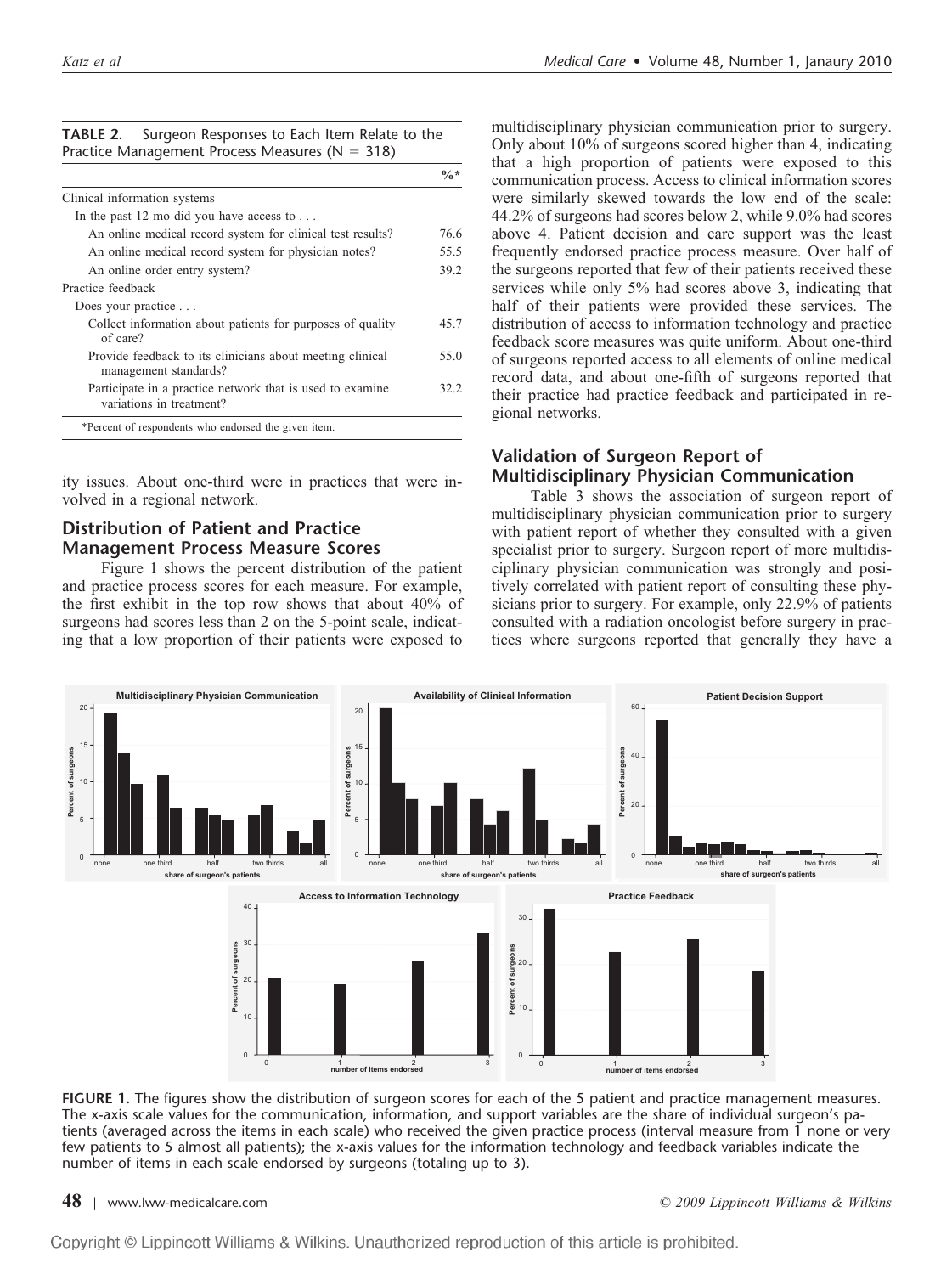| TABLE 3. | Distribution of Patient Responses by Items in the            |
|----------|--------------------------------------------------------------|
|          | Multidisciplinary Physician Communication Scale <sup>#</sup> |

| <b>Surgeon Survey Items</b>                        | % of Patients Who Reported<br>That They Consulted With Given<br><b>Specialist Prior to Surgery</b> | P       |
|----------------------------------------------------|----------------------------------------------------------------------------------------------------|---------|
| For how many patients did<br>you consult with      |                                                                                                    |         |
| A medical oncologist<br>prior to surgery*          |                                                                                                    | < 0.001 |
| Few or none                                        | 21.0                                                                                               |         |
| $1/3 - 1/2$                                        | 54.3                                                                                               |         |
| $\frac{2}{3}$ or more                              | 72.4                                                                                               |         |
| A radiation oncologist<br>prior to surgery         |                                                                                                    | < 0.001 |
| Few or none                                        | 22.9                                                                                               |         |
| $\frac{1}{3} - \frac{1}{2}$                        | 40 1                                                                                               |         |
| $\frac{2}{3}$ or more                              | 71.9                                                                                               |         |
| A plastic surgeon prior<br>to surgery <sup>†</sup> |                                                                                                    | < 0.001 |
| Few or none                                        | 28.4                                                                                               |         |
| $\frac{1}{3} - \frac{1}{2}$                        | 62.8                                                                                               |         |
| $\frac{2}{3}$ or more                              | 77.0                                                                                               |         |

 $N = 1764$  respondent patients merged with 290 respondent surgeons.

preoperative consult with radiation oncologists for few or none of their patients; while 71.9% of patients reported a consult with a radiation oncologist prior to surgery in practices where surgeons reported that they generally have a preoperative consult with a radiation oncologist for more than half of their patients.

# **Correlates of Patient and Practice Management Process Measures**

Table 4 shows adjusted correlates of the patient and practice management process scales with selected surgeon

characteristics. Columns 2 to 4 show OLS regression results for 3 continuous dependent variables that are based on the patient process measures with a range from 1 to 5. Columns 5 and 6 show ordinal logistic regression results for 2 dependent variables that are based on the 2 practice management process measures. These 2 variables are counts (endorsements of none, 1, 2, or 3 of the items for each delivery system factor). Teaching status was the most consistent correlate across the set of practice management process measures. The adjusted coefficient between teaching and nonteaching practices ranged from 1.61 (on a 5-point scale) for the availability of clinical information to 0.46 for multidisciplinary physician communication. The adjusted odds ratios of higher counts of practice feedback and information support for teaching settings were 2.0 (95% confidence interval: 1.3, 3.0) and 2.1 (95% confidence interval: 1.4, 3.2), respectively.

Greater surgeon specialization was positively associated with 4 of 5 patient and practice management process measures. By contrast, practice program affiliation was quite weakly associated with these measures.

To put these results in perspective, 32.9% in a practice with a teaching program reported that the majority of their patients received multidisciplinary physician communication versus 16.5% of surgeon in nonteaching programs. One-third of highest specialized surgeons practicing in teaching program (33.7%) reported that the majority of their patients received formal decision and care support versus 5.4% of lowest specialized surgeons working in nonteaching settings; 85% of highest specialized surgeons working in practices with teaching programs reported that clinical information from other hospitals was reviewed in their institution for the majority of their patients versus 13.7% of lowest specialized surgeons in practices without a teaching program.

# **DISCUSSION**

The IOM has called for more coordinated cancer care models led by experienced professionals.<sup>1</sup> These recommen-

| <b>Characteristics</b> | <b>Md Physician</b><br>Communication*<br>Coeff (se) | Availability of<br>Clinical Info*<br>Coeff (se) | <b>Patient</b><br>Support*<br>Coeff (se) | <b>Practice</b><br>Feedback <sup>†</sup><br>OR (95% CI) | Access to<br>Info Tech <sup>†‡</sup><br>OR (95% CI) |
|------------------------|-----------------------------------------------------|-------------------------------------------------|------------------------------------------|---------------------------------------------------------|-----------------------------------------------------|
| Specialization         |                                                     |                                                 |                                          |                                                         |                                                     |
| <15%                   | Referent                                            | Referent                                        | Referent                                 | Referent                                                | Referent                                            |
| 15%-49%                | $-0.04(0.16)$                                       | 0.46(0.143)                                     | 0.321(0.110)                             | 2.1(1.3, 3.3)                                           | 1.7(1.1, 2.7)                                       |
| $> 50\%$               | 0.19(0.23)                                          | 1.11(0.219)                                     | 0.642(0.166)                             | 4.4(2.2, 9.0)                                           | 1.8(0.9, 3.5)                                       |
| $F/Wald$ test, $P$     | 0.52, 0.596                                         | $13.69, \le 0.001$                              | $8.70, \leq 0.001$                       | $19.18 \le 0.001$                                       | 5.58, 0.061                                         |
| Cancer program         |                                                     |                                                 |                                          |                                                         |                                                     |
| None                   | Referent                                            | Referent                                        | Referent                                 | Referent                                                | Referent                                            |
| ACoS                   | 0.19(0.166)                                         | 0.02(0.154)                                     | $-0.09(0.119)$                           | 0.9(0.6, 1.7)                                           | 1.0(0.6, 1.6)                                       |
| <b>NCI</b>             | 0.43(0.183)                                         | 0.11(0.169)                                     | $-0.25(0.131)$                           | 1.8(1.0, 3.1)                                           | 1.2(0.7, 2.2)                                       |
| $F/Wald$ test, $P$     | 3.0, 0.041                                          | 0.22, 0.806                                     | 1.89, 0.153                              | 6.00, 0.049                                             | 0.94, 0.626                                         |
| Teaching program       | $0.46(0.140)^{8}$                                   | 1.61 $(0.20)$ <sup>§</sup>                      | $0.29(0.10)^8$                           | 2.0(1.3, 3.0)                                           | 2.1(1.4, 3.2)                                       |

\*Interval dependent variable range 1.0 to 5.0.

† Ordinal count range 0 to 3.

‡ Also controls for proportion of newly diagnosed patients with breast cancer seen for second opinion.  $\frac{8}{9}P < 0.001$ 

 ${}^{8}P < 0.001$ .<br> ${}^{9}$ All values are adjusted for variables in the table, surgeon gender, and years in practice.

*© 2009 Lippincott Williams & Wilkins* [www.lww-medicalcare.com](http://www.lww-medicalcare.com) <sup>|</sup> **49**

Copyright © Lippincott Williams & Wilkins. Unauthorized reproduction of this article is prohibited.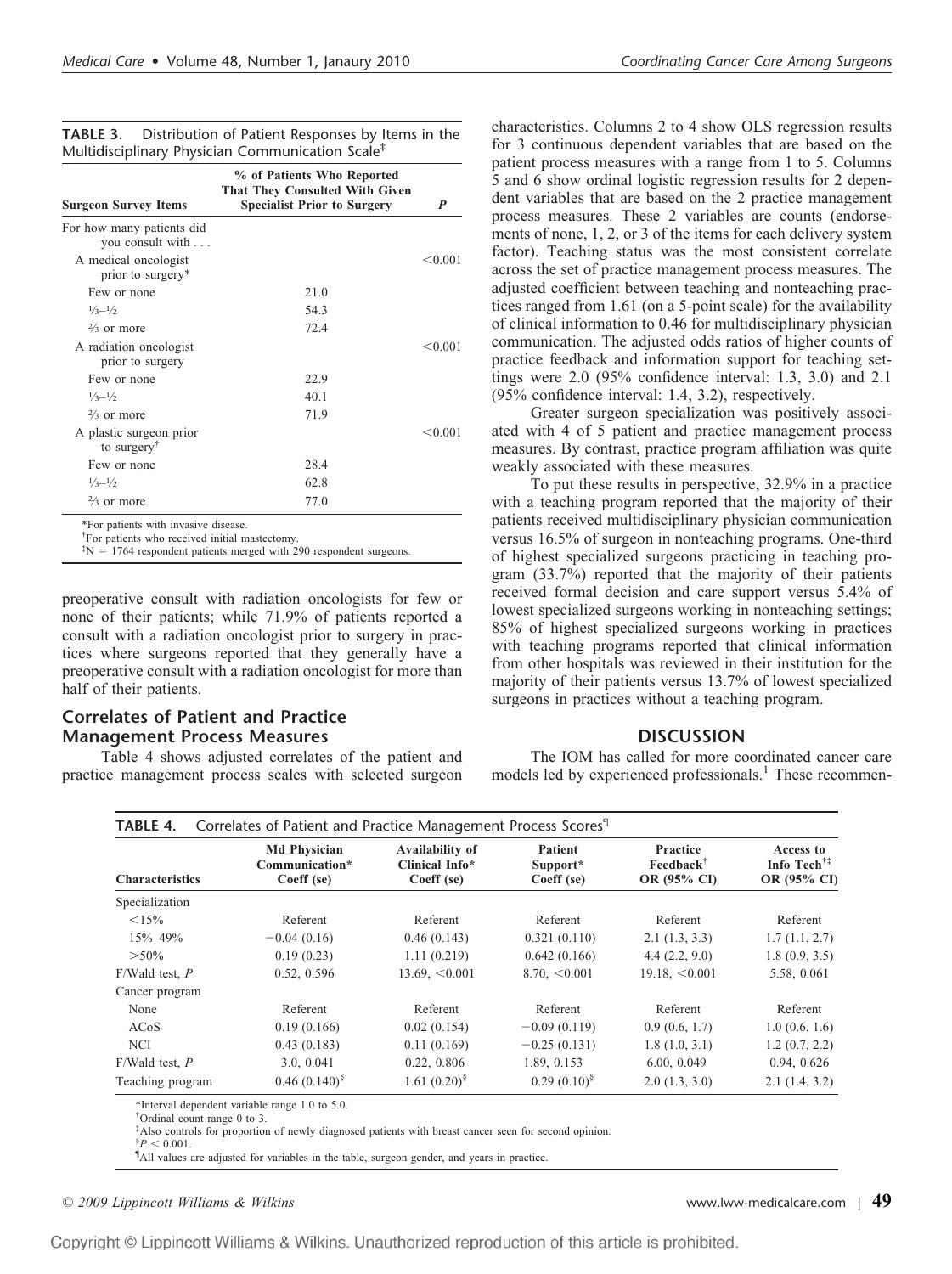dations correspond to efforts by providers and professional organizations to improve treatment and care delivery after diagnosis of cancer. $2^{-5}$  These efforts parallel those underway to improve patient and practice management for other medical disorders based on the Chronic Care Model approach to reorganizing care.17,18,28 The focus of the chronic disease model on innovation in patient and practice processes of care is particularly relevant to cancer care especially during the initial course of therapy when great demands are made on patients, their physicians, and staff. We developed a set of breast cancer patient and practice management process measures and evaluated patterns and correlates of these measures in a sample of attending surgeons who treated a large population-based sample of patients recently diagnosed with breast cancer in the metropolitan areas of Detroit and Los Angeles. We found large variation in surgeon characteristics related to breast cancer practice specialization. There was also large variation in the extent of the use of patient and practice management processes with most surgeons reporting low use. For example, only about one-third of surgeons reported a majority of their patients consulted with a multidisciplinary group of physicians prior to surgery. Only 9% reported that the majority of their patients received explicit decision and care support such as a formal presentation, audiovisual materials, or a patient support group. Patient and practice management process measures were moderately correlated with surgeon specialization and the presence of a teaching program. Cancer program affiliation was weakly associated with patient and practice management processes.

The low diffusion of these practice processes deployed during the initial course of therapy for breast cancer care may indicate that surgeons are not convinced that the activities included in these measures directly improve the quality of care. Indeed, none of the evidence currently demonstrating the effectiveness of these patient and practice management processes for improving quality care is from cancer care settings. Most review articles focused on cancer care have primarily presented reasons to support the use of these processes justified on conceptual and policy grounds.5,11–13 The few published empirical studies have largely focused on the most easily measured attributes of physician practice, such as patient volume or teaching status.<sup>6,7</sup> A review of these studies in 2001 concluded that that there was reasonable evidence for a volume-health outcome relationship for high-risk cancer surgery, but little evidence for such a relationship for lower risk surgery such as breast cancer.<sup>6</sup> One breast cancer specific study showed that surgeon experience was associated with higher patient satisfaction with treatment decision making. $21$ Several studies suggested that preoperative consultation with specialists influences treatment decisions.<sup>22,29,30</sup> However, no rigorous studies have evaluated the potential impact of multidisciplinary care models on other cancer patient outcomes.<sup>9,10</sup> Thus, there may be little consensus among surgeons about the utility of preoperative consultation by different specialists for patients with breast cancer.

Another possible explanation for low uptake of patient and practice management processes deployed during the initial course of breast cancer therapy is that logistical and cost barriers inhibit collaborative care models or patient decision and care support initiatives. Most surgeons in the sample devoted a low proportion of their practice to breast cancer. We found that surgeons in more specialized practices reported more collaborative communication and patient decision support. These surgeons may be more willing or have more opportunities to invest in infrastructure such as same day appointments, weekly tumor board, and decision support activities. Many surgeons who devote a small proportion of their total practice to breast cancer may not feel that a large investment in infrastructure targeting patients with breast cancer is justified. Another possible explanation is that there is low demand for these practice initiatives by patients, especially those treated by less specialized surgeons. The presence of a teaching program also appears to be associated with collaborative communication and patient decision and care support initiatives independent of surgeon practice specialization. Practices that participate in surgical teaching programs may be more motivated to initiate innovations in practice, or these features may evolve more naturally due to the structure of teaching programs.

There are several strengths to the study. Attending surgeons were identified precisely using complementary data sources from a population-based sample of patients diagnosed in 2 large diverse urban areas. The surgeon and patient survey response rates were high. Surgeon report of the extent of multidisciplinary physician communication was strongly correlated with patient report of their experiences, which was consistent with the high validity of surgeon reports in our prior studies.19 However, there are some limitations. We cannot generalize our findings to rural areas. Surgeon report of institutional program affiliation was problematic: about one-third of respondents did not know whether their practice was affiliated with an institution designated as an NCI comprehensive cancer center, and 15% did not know whether their practice was approved by ACoS Commission on Cancer. Furthermore, these designations are made to hospitals and surgeons may practice in more than one facility. Misclassification may have minimized the observed association of cancer program status with practice process variables. Finally, we did not evaluate processes of care beyond the initial period of treatment, particularly the role of primary care in the follow-up of these patients during the survivorship period.

# **Implications for Patient Care**

The results of the study should be cautiously interpreted with regard to patient care. One important caveat is that we do not know yet whether patients who received treatment from more experienced surgeons using more patient and practice management processes actually received better quality of care. More research is needed to understand whether and how the large variation in patient and practice management processes we observed in this study affects the quality of care for patients with breast cancer, including treatments received, patient satisfaction with decision and care issues, and quality of life. However, patients may not want to wait for the additional studies. Patients could target referral to surgeons specializing in breast cancer working in teaching settings if they wish to optimize the probability of being treated in a